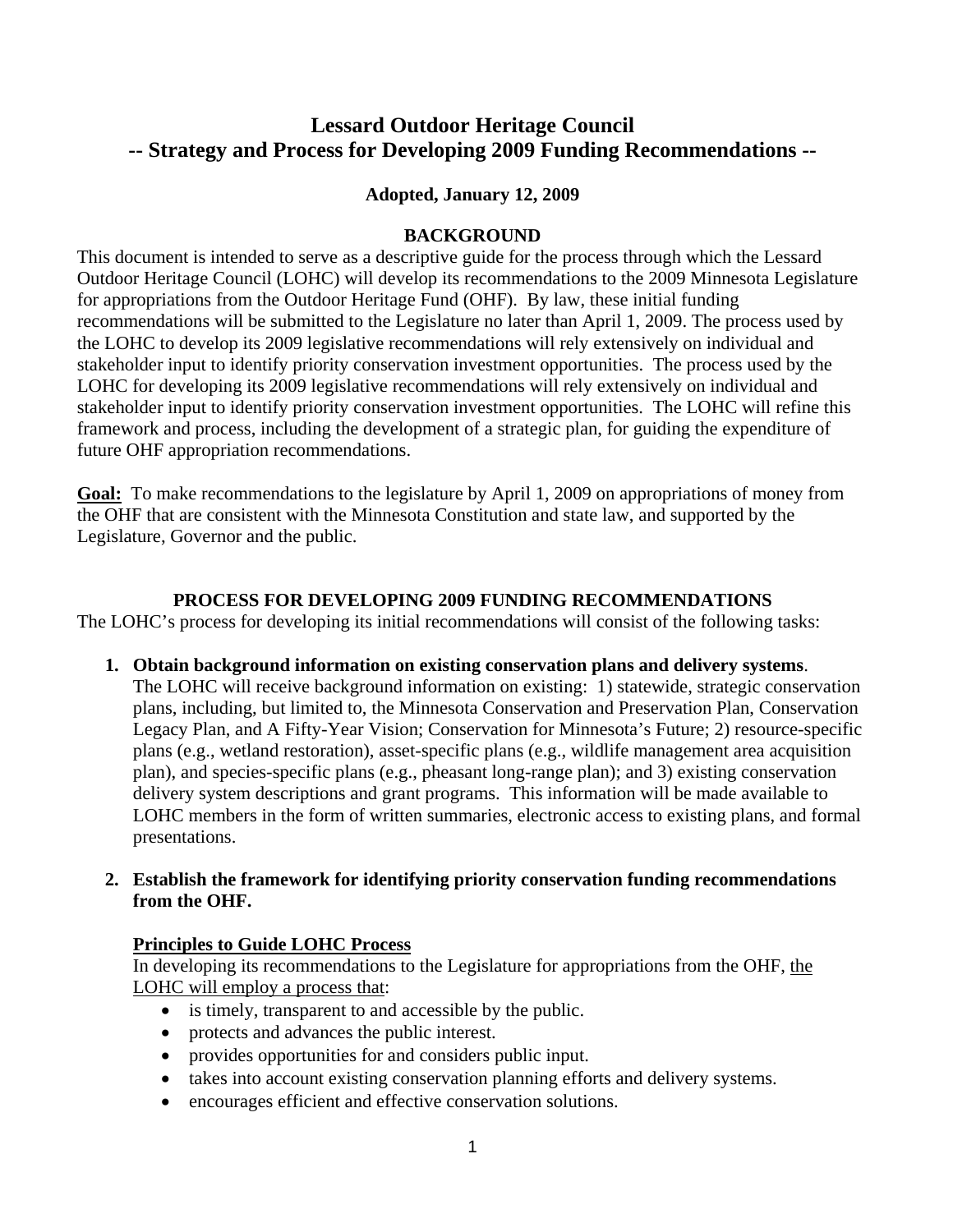- is understandable by the public and stakeholders.
- ensures conservation benefits are broadly distributed around the state, consistent with conservation principles and the need to focus on priorities and strategic plans.

# **Minimum Criteria For Funding Requests**

In developing its recommendations to the Legislature for appropriations from the OHF, the LOHC will only consider funding requests that:

- are consistent with the uses of the OHF as specified in Article XI of the Minnesota Constitution and Minnesota Statutes 97A.056,
- show the ability to produce significant, measurable, and enduring resource and/or habitat outcomes.
- clearly identify specific resource and/or habitat outcomes, performance measures, and a plan for measuring, evaluating and publicly reporting these outcomes over time.
- reflect the best available science regarding resource and/or habitat enhancement, restoration, and protection.
- where possible and appropriate uses native plant material.
- restore or enhance resources only on property under permanent protection of fee ownership or conservation easement.
- have a plan to sustain the resource and/or habitat outcomes specified, including a plan to finance the necessary activities.
- identify funding necessary to fully implement the project/programs(s).
- limit the state's exposure for additional funding for the project.
- have a process for ensuring transparency and accessibility in all stages of project/program implementation.
- seek funding to supplement (not replace) customary or usual funding sources.
- only acquire permanent easements, if proposing less than fee simple acquisition in real property.
- ensure that land acquired by fee with money from the OHF is open to the public taking of fish and game during the open season unless otherwise provided by law.
- commit to erect and maintain signage, to a standard to be adopted by the LOHC. crediting the OHF with support for protected, restored, or improved sites.
- commit to replace OHF protected resources converted to a use other than that intended in the OHF appropriation on a ten replacement acres for one converted acre basis.
- agree to not transfer the public interest in OHF fee and/or easement protected land without the written approval of the appropriate state of Minnesota authority.

# **Criteria To Be Met By Requesting Organizations**

In developing its recommendations to the Legislature for expenditures from the OHF, the LOHC will only consider requests from organization(s) that:

- have a record of successful management and implementation of project/program(s) similar in scale, scope, and complexity to the project/program(s) being requested.
- have demonstrated the ability to identify and establish the financial and managerial controls needed to successfully and fully implement the proposed project/program.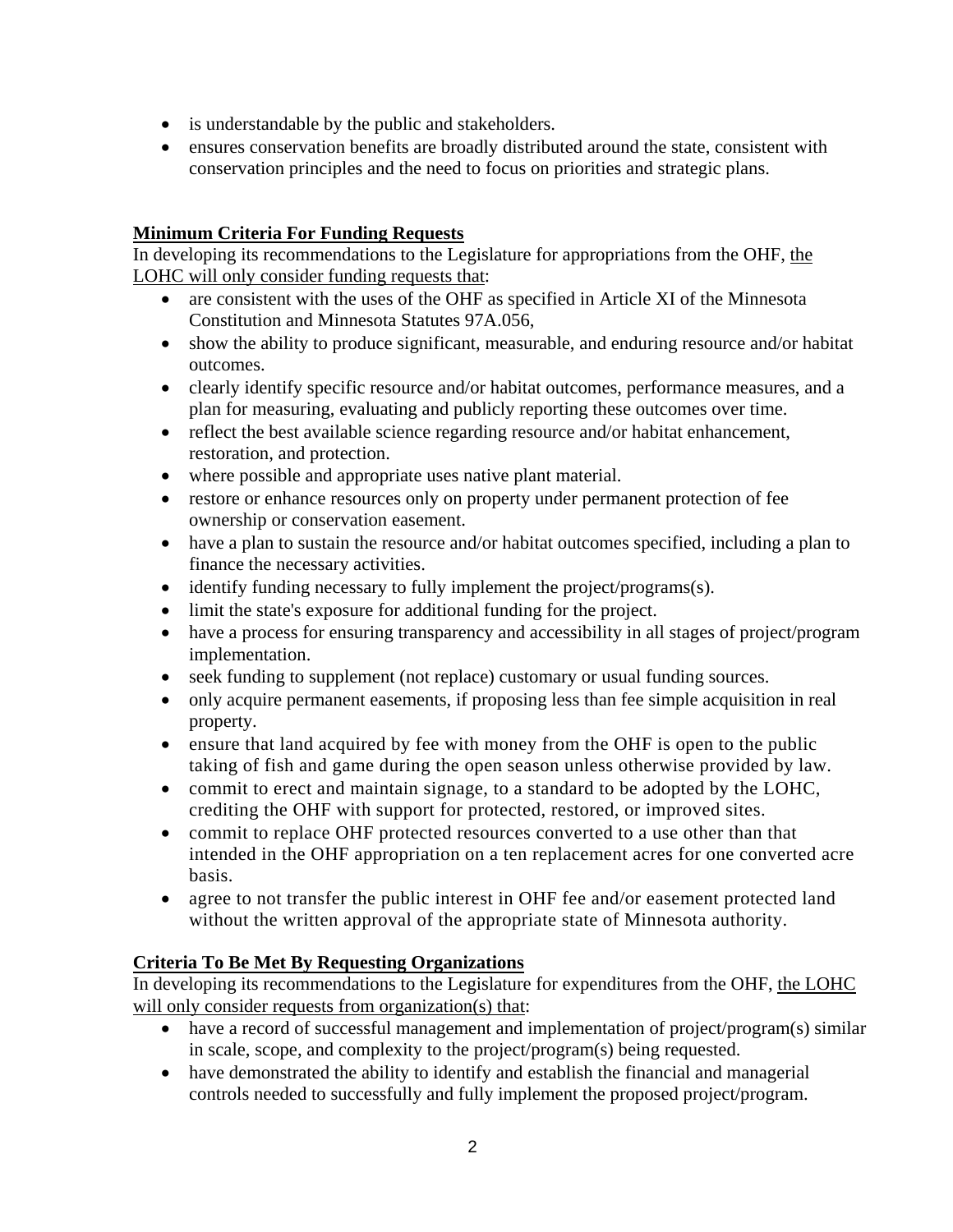• have an up-to-date external financial audit with no serious negative findings.

# **Criteria For Identifying Conservation Priorities**

In developing its recommendations to the Legislature for appropriations from the OHF, the LOHC will give priority consideration to requests that:

- produce multiple conservation benefits.
- produce conservation benefits across a large geographic area.
- are collaboratively developed by multiple stakeholders and interests.
- are able to leverage funds to supplement any OHF appropriation
- identify the status of public access in the case of easement acquisition.
- address one-time conservation opportunities that will be lost if not immediately funded.

The above criteria for funding requests, the requesting organizations, and for identifying conservation priorities, do not necessarily apply to requests for funding through the Conservation Partners Program specified under Minnesota Statutes 2008, Chapter 97A.56, Subdivision 3(b).

Evaluation of applications to LOHC recommended grant programs operated by a recipient of OHF funds will be guided by criteria specified by the LOHC in consultation with the entity operating the grant program. These criteria, where appropriate, will conform to the Minnesota Department of Administration Office of Grants Management State Grant Policies.

# **3. Obtain public input on priority conservation needs.**

The LOHC values timely and meaningful public involvement and input. To achieve this, the LOHC will encourage stakeholders to conduct public listening sessions in January 2009, summarize the public input received in writing, and provide these summaries to the LOHC by February 2009. In addition, public input opportunities will be provided at each LOHC meeting. Staff will develop a written summary of this input and provide this summary to LOHC members. The LOHC will also establish a website where public input on conservation funding priorities and strategies can be provided.

# **4. Request stakeholders to identify 2009 conservation funding priorities.**

The LOHC will ask the Minnesotans to organize and convene open, inclusive, public and collaborative processes to identify the highest priority conservation project/program(s) and associated funding requirements. These processes will be organized around the following resource systems: 1) wetlands; 2) prairies; 3) forests; and 4) fish and wildlife habitat.

For each process associated with the four above-referenced resource systems the LOHC requests a brief report describing the:

- participants involved and a summary of the process employed.
- long-term resource system goals.
- important statewide/regional conservation issues.
- existing conservation partners and partnerships.
- existing initiatives, delivery systems, and funding levels addressing the conservation issues.
- highest priority conservation project/program(s):
	- $\triangleright$  short- and long-term funding requirements.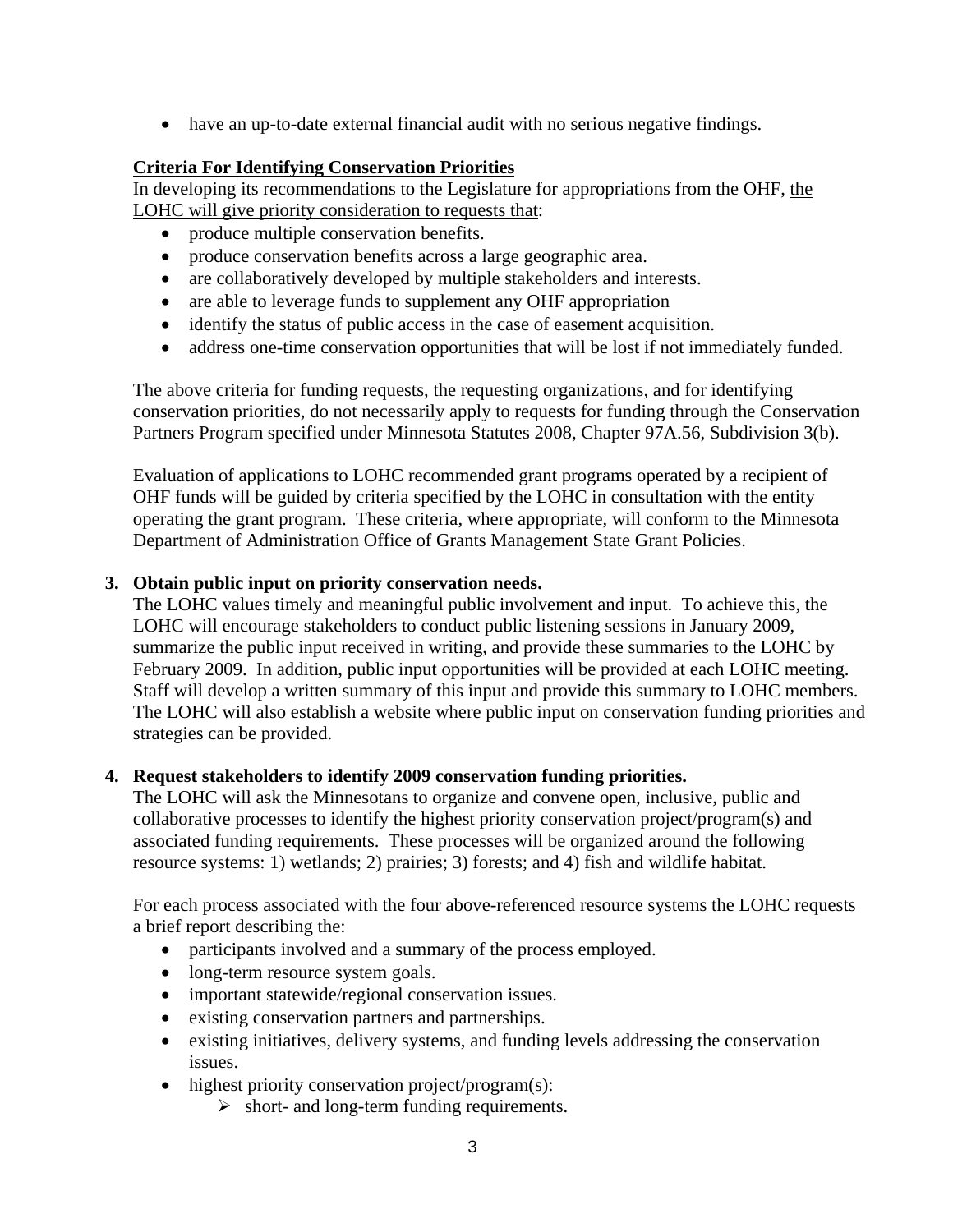- $\triangleright$  anticipated habitat outcomes and associated timelines.
- ¾ measures of success and plans to monitor outcomes.
- $\triangleright$  level of local government support.
- $\triangleright$  recommended delivery system(s).
- process and criteria used to identify the highest priority conservation project/program(s).

Organizers will be requested to present their investment proposals to the LOHC in February 2009.

#### **5. Develop recommendations to the Legislature for appropriations from the OHF.**

Based on the proposals and public input received, the LOHC will finalize recommendations to the 2009 Legislature for appropriations from the OHF to protect, enhance, and restore each of the following: 1) wetlands; 2) prairies; 3) forests; and 4) fish and wildlife habitat.

The LOHC will also recommend an appropriation from the OHF for a Conservation Partners Program and an Emerging Issues Account to address one-time habitat enhancement, restoration, or protection opportunities that would otherwise be lost if funds are not immediately appropriated, and a Cash Flow Reserve Account to finance LOHC conservation and habitat commitments in the event actual sales tax receipts to the OHF are less than anticipated receipts.

#### **GEOGRAPHIC FOCUS OF THE LOHC RECOMMENDATIONS**

Minnesota has geographically diverse resources. Yet, within the state there are distinct ecologicallybased regions defined by distinct natural resource characteristics. These regions have unique conservation and habitat issues that may be best addressed with regionally-tailored protection, restoration, and enhancement strategies. To the extent practical, these regions will be considered by the LOHC in recommending OHF appropriations to restore, protect, and enhance wetlands, prairies, forests, and habitat for fish, game and wildlife. Beginning in 2010, LOHC recommendations for appropriations from the OHF will be based on a strategic plan drawn around distinct ecologically-based regions.

#### **DEFINITIONS:**

**Restore:** action to bring a habitat back to a former state of sustaining fish, game or wildlife, with an ultimate goal of restoring habitat to a desired conservation condition.

**Protect:** action to maintain the ability of habitat and related natural systems to sustain fish, game or wildlife through acquisition of fee title or conservation easements.

.

**Enhance:** action to increase the ability of habitat and related natural systems to sustain and improve fish, game or wildlife in an ecologically sound manner.

.